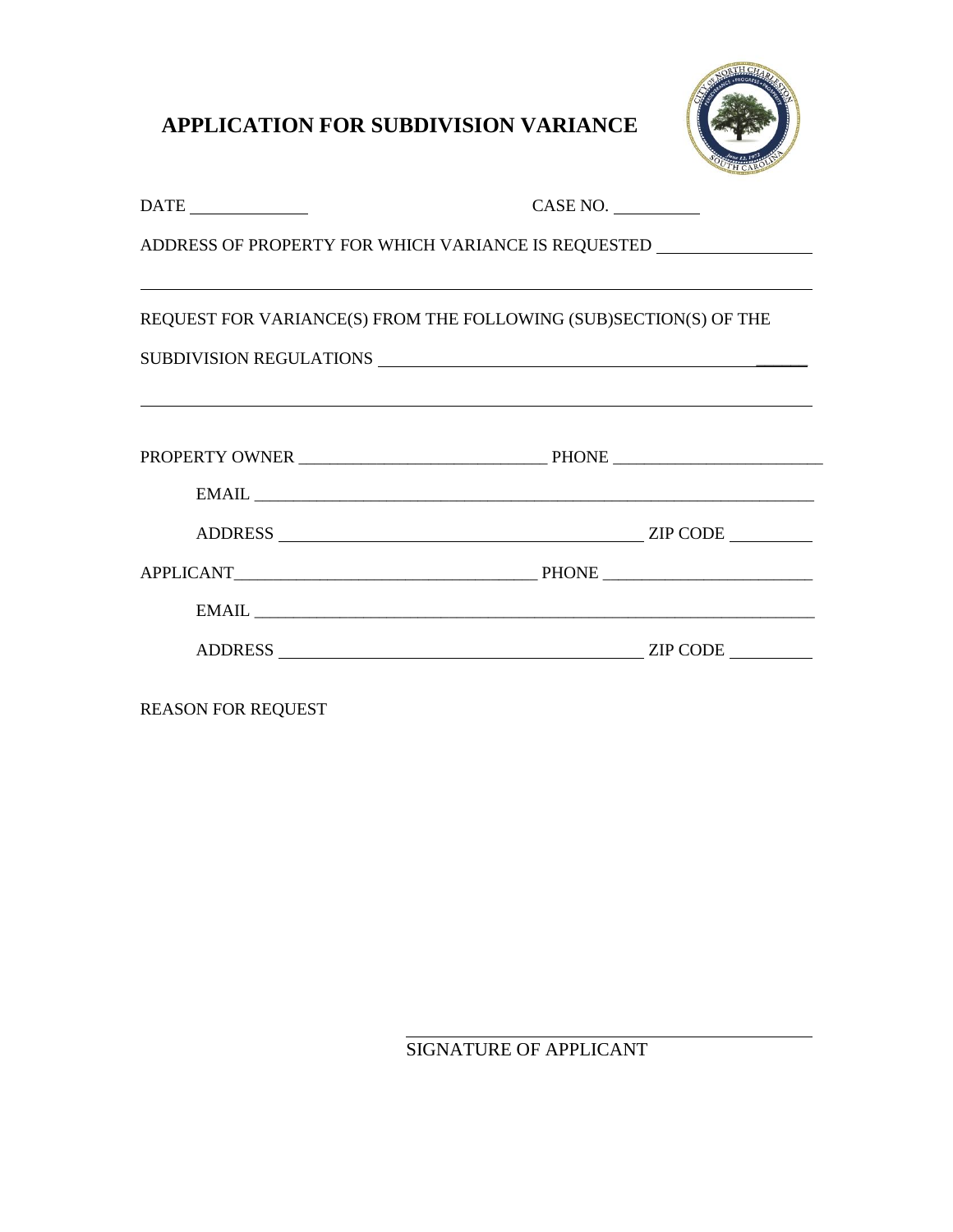[Section 18-4 of the City's Subdivision Regulations](https://library.municode.com/sc/north_charleston/codes/code_of_ordinances?nodeId=COOR_CH18SURE_ARTIINGE_S18-4VA) allows the Planning Commission to modify the Subdivision Regulations when the strict application of the requirements would result in extreme difficulties or undue misuse of property, so that the subdivider is allowed to develop the property in a reasonable manner, provided that the public interest of the community and its citizens are protected and the general intent and spirit of the regulations are preserved. The Planning Commission shall grant such a variance(s) or modification(s) only upon making the below determinations. **Under each criterion, please discuss how the proposed subdivision variance(s) merits the required determination.** (A separate statement may be submitted; however, please note that the below criteria must be clearly addressed.)

1. The variance will not be detrimental to the public health, safety, and general welfare of the community.

2. The variance will not adversely affect the reasonable development of adjacent property.

3. The variance is justified because of the topographic or other special conditions unique to the property involved, in contrast to mere inconvenience or financial disadvantage.

4. The variance is consistent with the objectives of the Subdivision Regulations and will not have the effect of nullifying the intent or purpose of the [Subdivision Regulations](https://library.municode.com/sc/north_charleston/codes/code_of_ordinances?nodeId=COOR_CH18SURE) or the [Comprehensive Plan.](https://www.northcharleston.org/business/construction-and-development/zoning-information-and-verification/comprehensive-plan/)